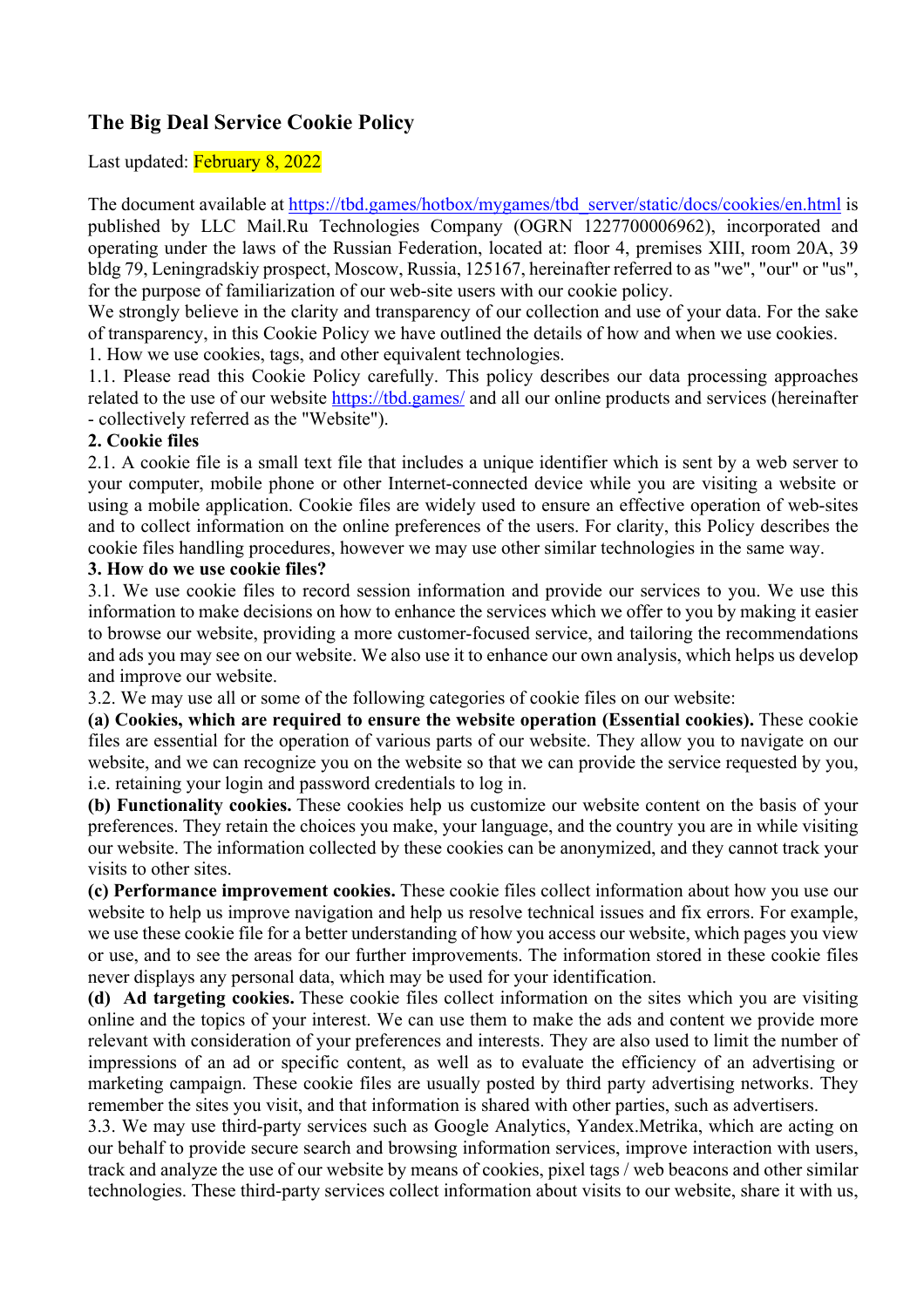assess and analyze the efficiency of our ads, track page usage, help us customize our recommendations and ads, and track usage of our recommendations and ads.

3.4. Some of the cookie files we commonly use are as follows:

| <b>Purpose of</b><br>cookie                                        | <b>Name</b>               | Provider                          | <b>Expiry</b> | <b>Description</b>                                                                                                                                                                                                        |
|--------------------------------------------------------------------|---------------------------|-----------------------------------|---------------|---------------------------------------------------------------------------------------------------------------------------------------------------------------------------------------------------------------------------|
| Cookies<br>required<br>to<br>the<br>ensure<br>website<br>operation | <b>VID</b>                | My.Games                          | 11 months     | Collects data about<br>the interaction of<br>visitors<br>with<br>the<br>video content of the<br>website - this data is<br>used to make the<br>video content of the<br>website<br>more<br>relevant<br>the<br>to<br>visitor |
|                                                                    | <b>GRECAPTCHA</b>         | reCAPTCHA                         | 6 months      | Parameter<br>for<br>captcha operation                                                                                                                                                                                     |
|                                                                    | $cmpeccx*(x2)$            | Consent<br>Management<br>Provider | 1 month       | Used to detect if the<br>visitor has accepted<br>the<br>marketing<br>category<br>the<br>in<br>cookie banner. This<br>cookie is necessary<br>GDPR-<br>for<br>compliance of the<br>website.                                 |
|                                                                    | $cmpeccx*(x1)$            | My.Games                          | 1 month       | Used to detect if the<br>visitor has accepted<br>marketing<br>the<br>in<br>the<br>category<br>cookie banner. This<br>cookie is necessary<br>GDPR-<br>for<br>compliance of the<br>website.                                 |
|                                                                    | $\text{components}^*(x2)$ | Consent<br>Management<br>Provider | 1 month       | Used to detect if the<br>visitor has accepted<br>the<br>marketing<br>category<br>the<br>in<br>cookie banner. This<br>cookie is necessary<br>GDPR-<br>for<br>compliance of the<br>website.                                 |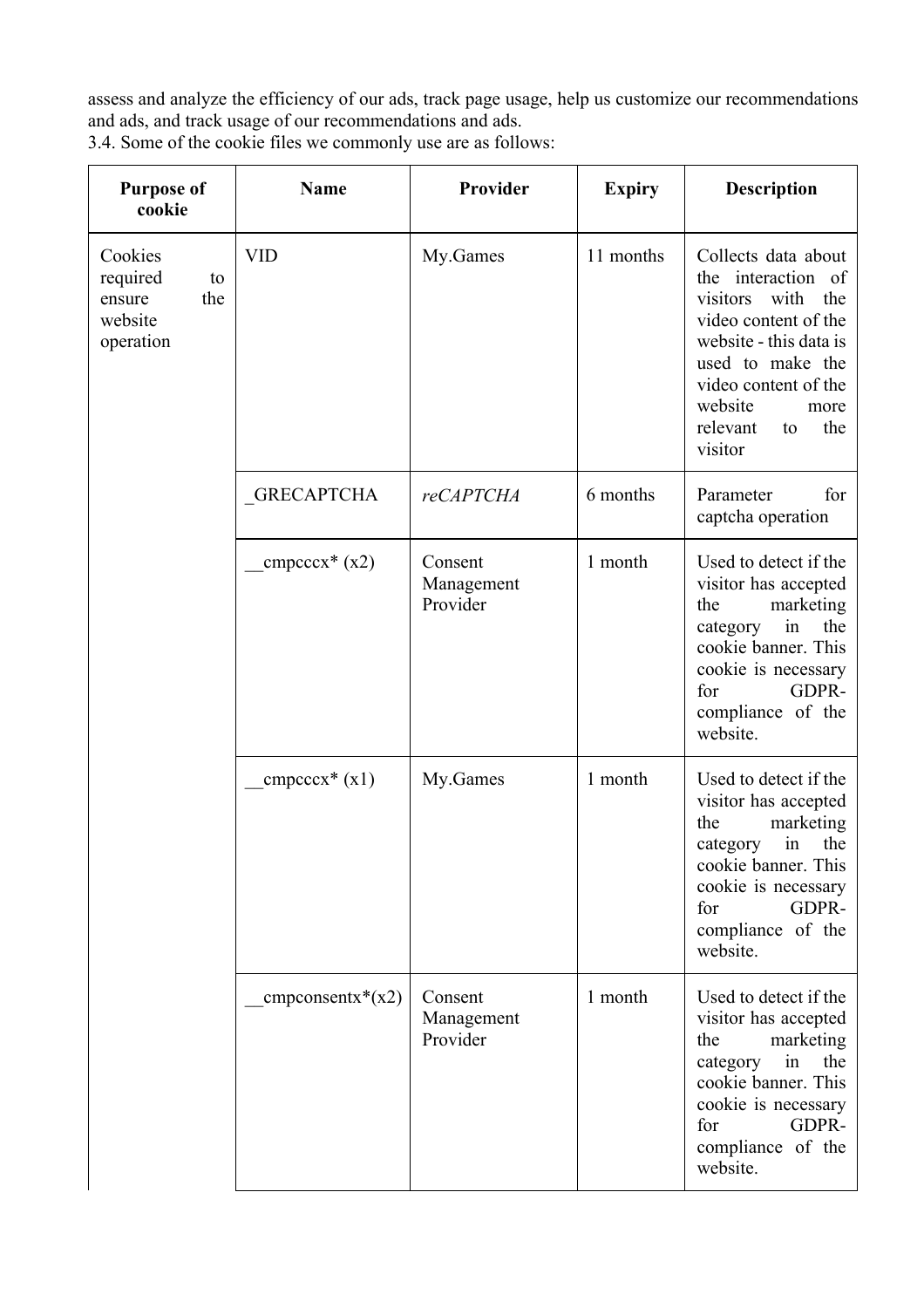| cmpconsentx       | My.Games                          | 1 month   | Used to detect if the<br>visitor has accepted<br>marketing<br>the<br>category<br>in<br>the<br>cookie banner. This<br>cookie is necessary<br>GDPR-<br>for<br>compliance of the<br>website.                                 |
|-------------------|-----------------------------------|-----------|---------------------------------------------------------------------------------------------------------------------------------------------------------------------------------------------------------------------------|
| cmpcpcu1          | Consent<br>Management<br>Provider | 10 days   | Used to detect if the<br>visitor has accepted<br>marketing<br>the<br>category<br>the<br>in<br>cookie banner. This<br>cookie is necessary<br>GDPR-<br>for<br>compliance of the<br>website.                                 |
| cmpcvcu1          | Consent<br>Management<br>Provider | 10 days   | Used to detect if the<br>visitor has accepted<br>marketing<br>the<br>category<br>in<br>the<br>cookie banner. This<br>cookie is necessary<br>GDPR-<br>for<br>compliance of the<br>website.                                 |
| VID               | My.Games                          | 11 months | Collects data about<br>the interaction of<br>with<br>the<br>visitors<br>video content of the<br>website - this data is<br>used to make the<br>video content of the<br>website<br>more<br>relevant<br>the<br>to<br>visitor |
| <b>GRECAPTCHA</b> | www.recaptcha.net                 | 6 months  | Parameter<br>for<br>captcha operation                                                                                                                                                                                     |
| $cmpcccx*(x2)$    | Consent<br>Management<br>Provider | 1 month   | Used to detect if the<br>visitor has accepted<br>marketing<br>the<br>the<br>category<br>in<br>cookie banner. This<br>cookie is necessary                                                                                  |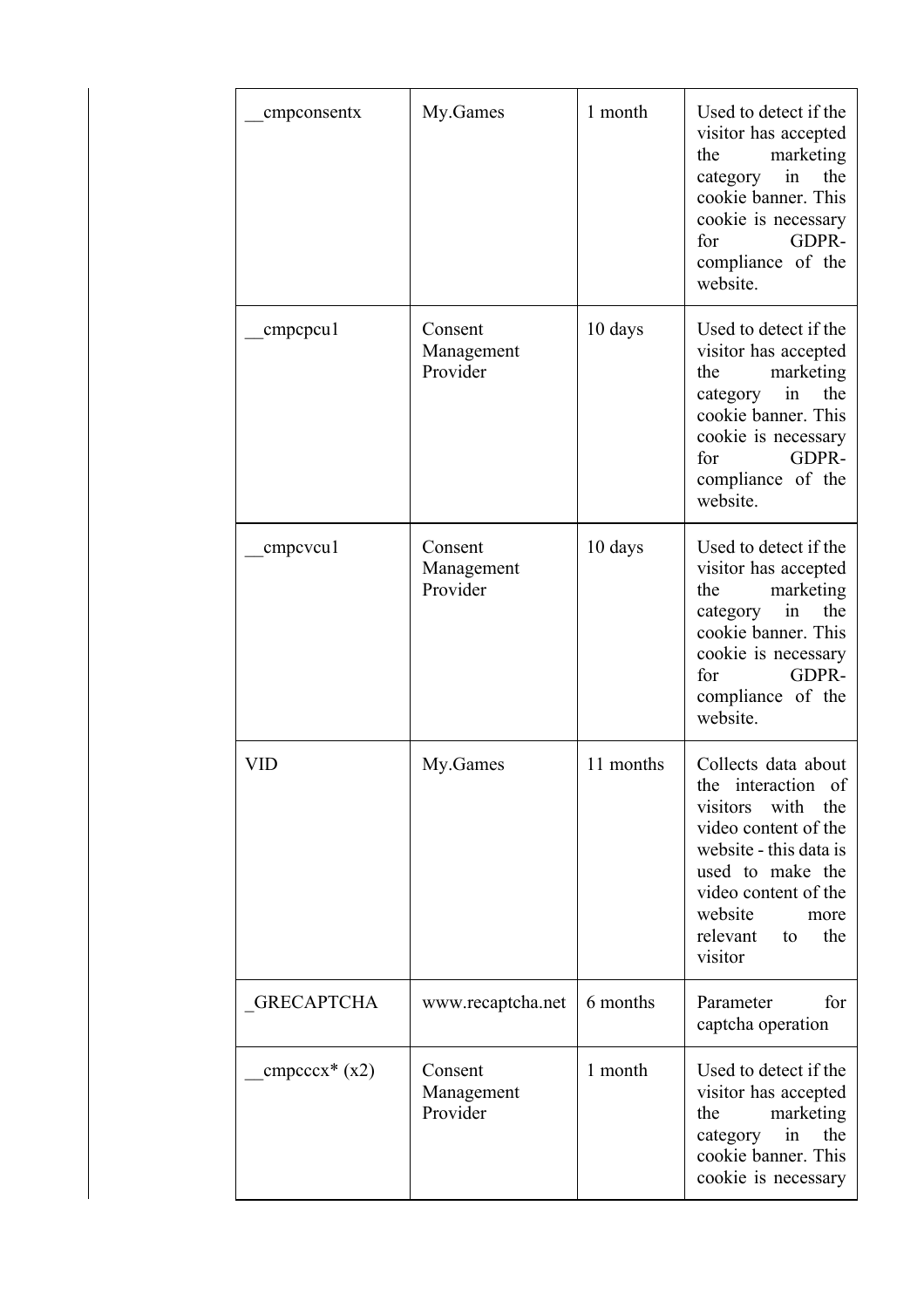|                    |                                   |          | GDPR-<br>for<br>compliance of the<br>website.                                                                                                                                             |
|--------------------|-----------------------------------|----------|-------------------------------------------------------------------------------------------------------------------------------------------------------------------------------------------|
| $cmpeccx*(x1)$     | My.Games                          | 1 month  | Used to detect if the<br>visitor has accepted<br>marketing<br>the<br>category<br>the<br>in<br>cookie banner. This<br>cookie is necessary<br>GDPR-<br>for<br>compliance of the<br>website. |
| $cmpconsentx*(x2)$ | Consent<br>Management<br>Provider | 1 month  | Used to detect if the<br>visitor has accepted<br>marketing<br>the<br>in<br>category<br>the<br>cookie banner. This<br>cookie is necessary<br>GDPR-<br>for<br>compliance of the<br>website. |
| cmpconsentx        | My.Games                          | 1 month  | Used to detect if the<br>visitor has accepted<br>marketing<br>the<br>category<br>in<br>the<br>cookie banner. This<br>cookie is necessary<br>GDPR-<br>for<br>compliance of the<br>website. |
| amc_lang           | My.Games                          | 1 year   | Contains the user's<br>language                                                                                                                                                           |
| $\mathbf{i}$       | My.Games                          | 6 months | Preserves<br>users<br>states across page<br>requests.                                                                                                                                     |
| i18n_redirected    | my.games                          | 1 year   | Parameter<br>for<br>rendering site page<br>user's<br>correct<br>in<br>language.                                                                                                           |
| i18n redirected    | TBD<br>Conf,<br>My.Games          | 1 year   | Parameter<br>for<br>rendering site page<br>correct<br>user's<br>in<br>language.                                                                                                           |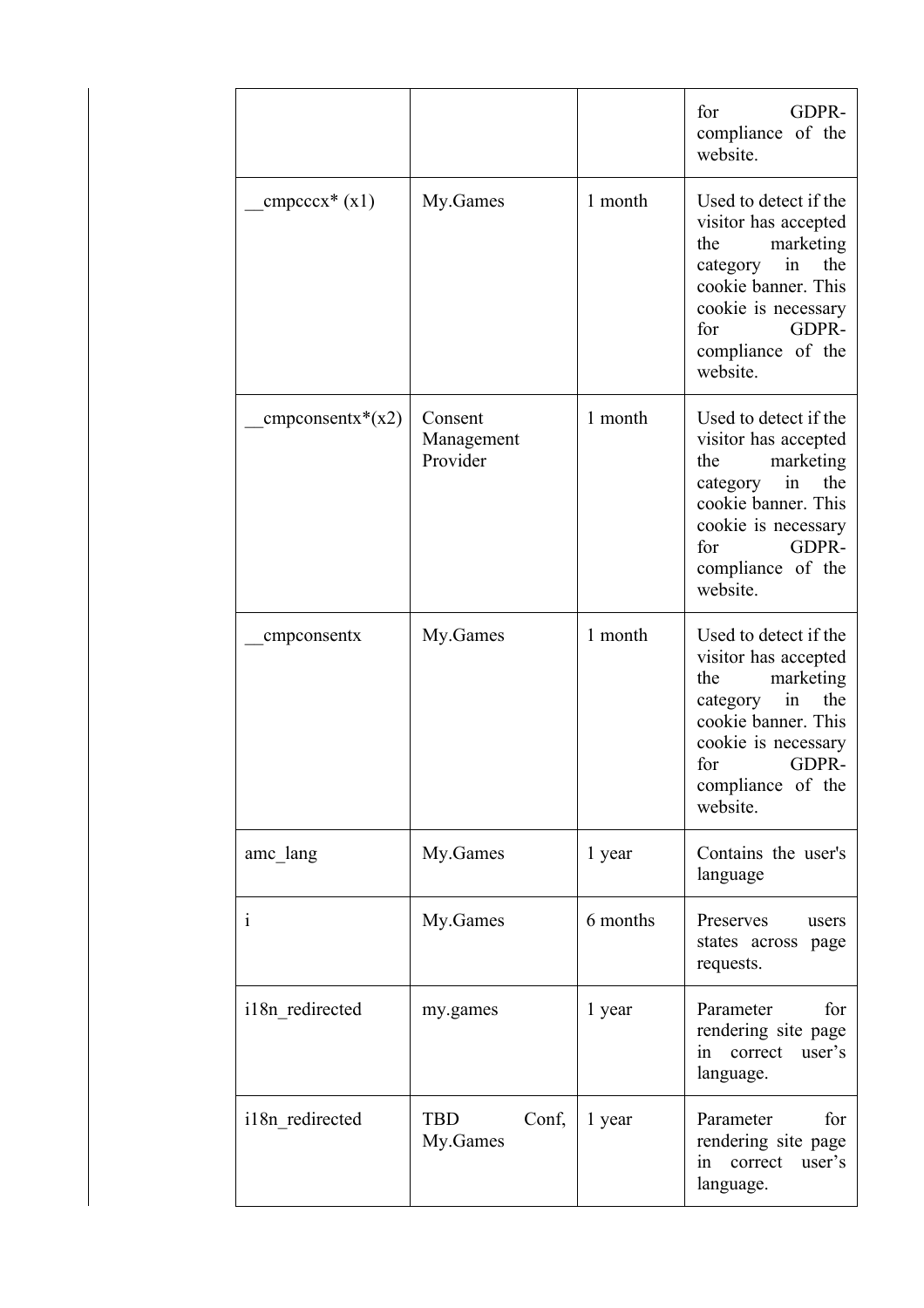|                                       | mc              | My.Games                        | 3 months                 | The<br>main<br>authorization<br>cookie                                                                                                                                                                                                                                                                  |
|---------------------------------------|-----------------|---------------------------------|--------------------------|---------------------------------------------------------------------------------------------------------------------------------------------------------------------------------------------------------------------------------------------------------------------------------------------------------|
|                                       | mrcu            | My.Games                        | 10 years                 | Unique user ID                                                                                                                                                                                                                                                                                          |
| Functionality<br>cookies              | $\qquad \qquad$ |                                 | $\overline{\phantom{a}}$ |                                                                                                                                                                                                                                                                                                         |
| Performance<br>improvement<br>cookies | tmr detect      | My.Games                        | $1$ day                  | A local cookie that<br>stores the result of<br>determining<br>whether<br>the<br>browser is blocking<br>ads on the website                                                                                                                                                                               |
|                                       | tmr detect      | <b>TBD</b><br>Conf,<br>My.Games | 1 day                    | A local cookie that<br>stores the result of<br>determining<br>whether<br>the<br>browser is blocking<br>ads on the website                                                                                                                                                                               |
|                                       | tmr lvid        | <b>TBD</b><br>Conf,<br>My.Games | 11 months                | A local cookie, a<br>visitor ID on the<br>website side. It is<br>used to provide the<br>functionality of the<br>getClientID<br>method, caching the<br>of VID<br>issuance<br>cookies, as well as<br>to calculate the size<br>of the audience for<br>browsers that do not<br>3-party<br>support<br>cookie |
|                                       | tmr lvid        | My.Games                        | 11 months                | A local cookie, a<br>visitor ID on the<br>website side. It is<br>used to provide the<br>functionality of the<br>getClientID<br>method, caching the<br>issuance of VID<br>cookies, as well as<br>to calculate the size<br>of the audience for<br>browsers that do not                                    |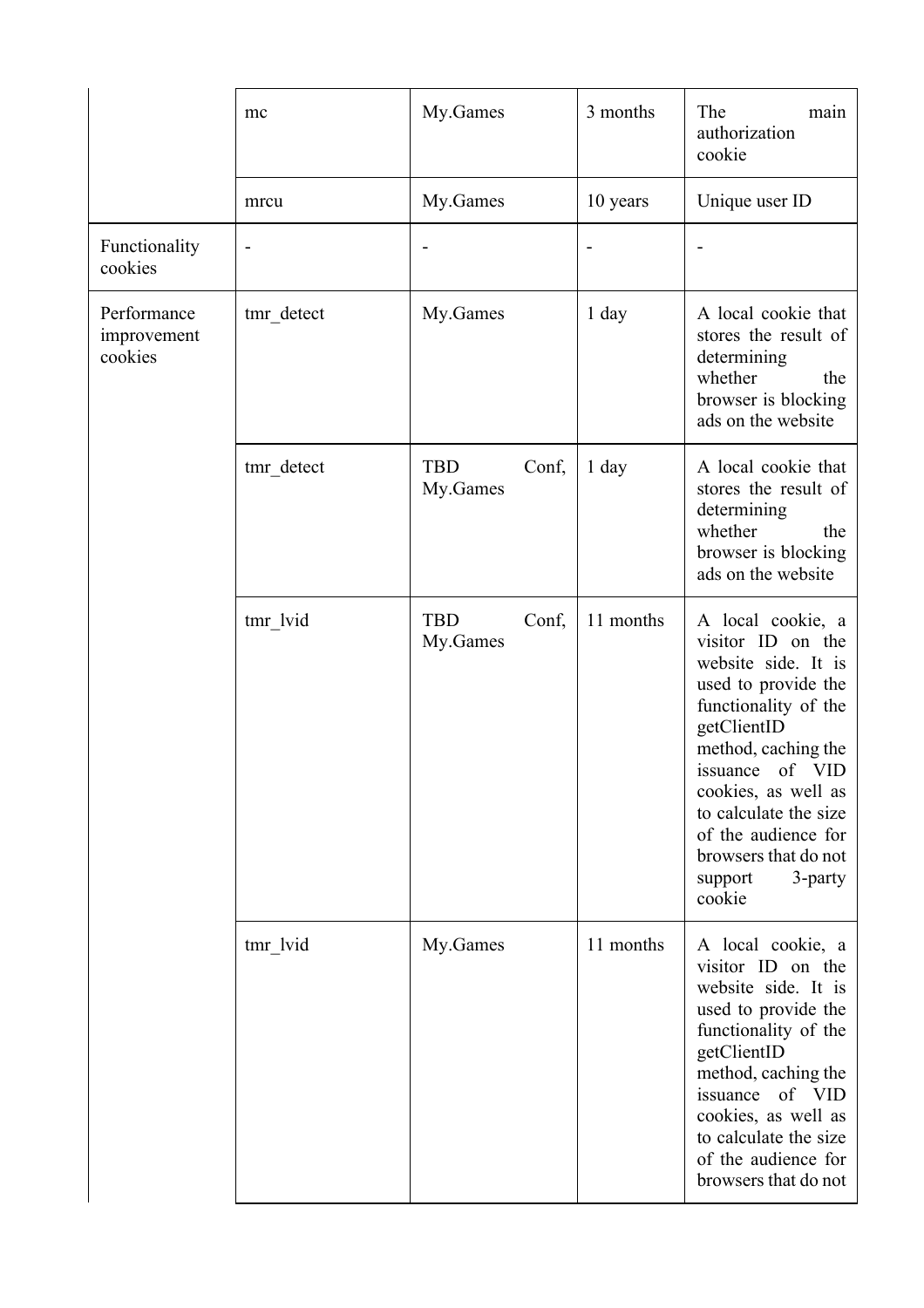|            |                                 |           | 3-party<br>support<br>cookie                                                                                                                                                                 |
|------------|---------------------------------|-----------|----------------------------------------------------------------------------------------------------------------------------------------------------------------------------------------------|
| tmr lvidTS | My.Games                        | 11 months | Local cookie file<br>which contains the<br>timestamp<br>of<br>generating<br>the<br>cookie file tmr lvid                                                                                      |
| tmr lvidTS | Conf,<br>TBD<br>My.Games        | 11 months | Local cookie file<br>which contains the<br>timestamp<br>of<br>generating<br>the<br>cookie file tmr lvid                                                                                      |
| tmr_reqNum | My.Games                        | 11 months | The local cookie<br>file which contains<br>number<br><sub>of</sub><br>the<br>requests sent to the<br>server. Can be used<br>estimate<br>data<br>to<br>transmission losses                    |
| tmr_reqNum | TBD<br>Conf,<br>My.Games        | 11 months | The local cookie<br>file which contains<br>number<br>the<br>of<br>requests sent to the<br>server. Can be used<br>data<br>estimate<br>to<br>transmission losses                               |
| ym_uid     | My.Games                        | 11 months | Collects data on the<br>user's<br>navigation<br>and behavior on the<br>website. This<br>$\frac{1}{1}$<br>used to compile<br>statistical<br>reports<br>and heatmaps for<br>the website owner. |
| ym uid     | <b>TBD</b><br>Conf,<br>My.Games | 11 months | This cookie is used<br>collect<br>to<br>non-<br>personal<br>information on the<br>visitor's<br>website<br>behavior and non-<br>personal<br>visitor<br>statistics.                            |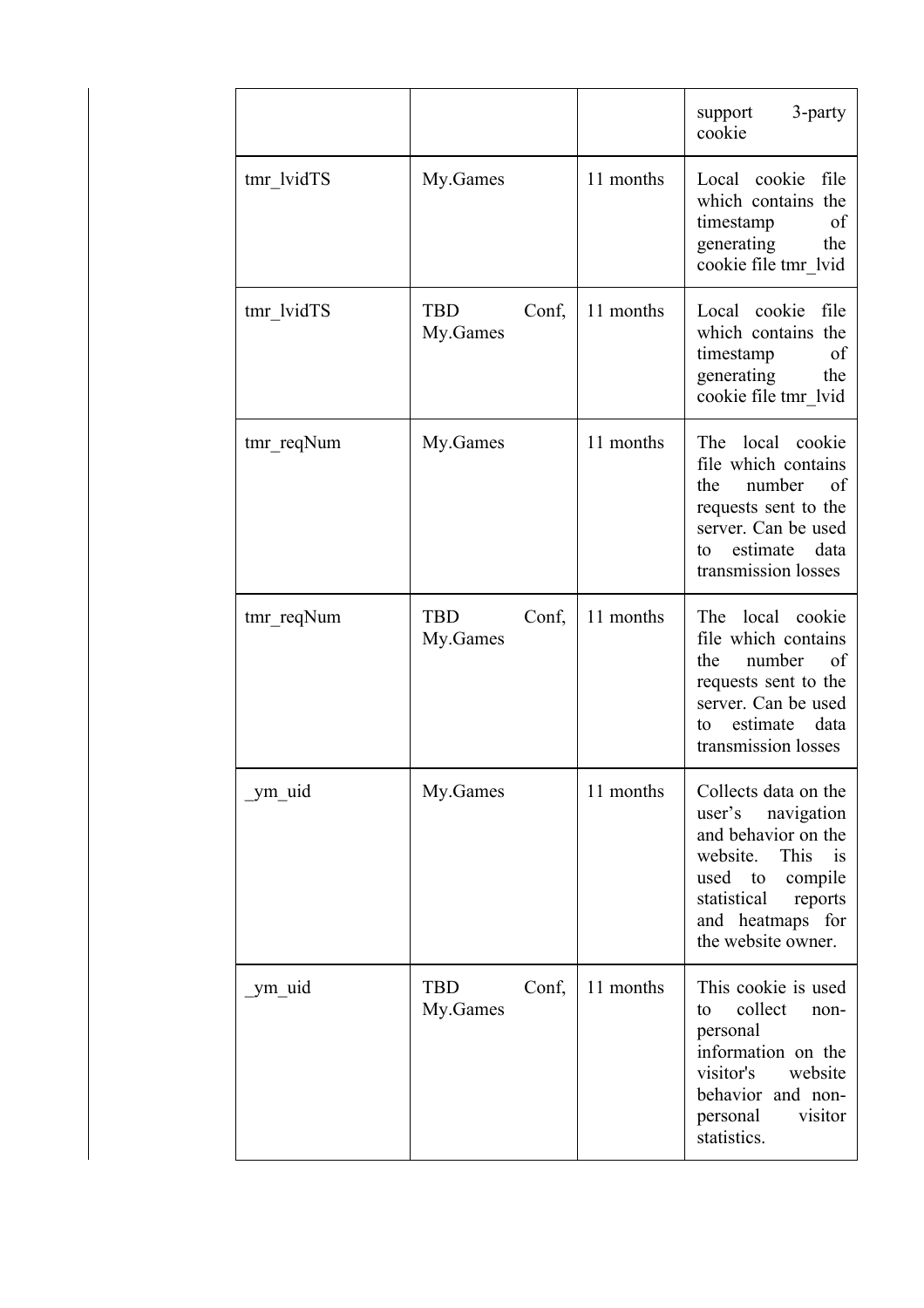|                            | gid            | My.Games                          | 1 day     | Registers a unique<br>ID that is used to<br>generate statistical<br>data on how<br>the<br>the<br>visitor<br>uses<br>website.         |
|----------------------------|----------------|-----------------------------------|-----------|--------------------------------------------------------------------------------------------------------------------------------------|
|                            | gid            | TBD<br>Conf,<br>My.Games          | 1 day     | Registers a unique<br>ID that is used to<br>generate statistical<br>the<br>data on how<br>visitor<br>the<br>uses<br>website.         |
|                            | _ym_d          | My.Games                          | 11 months | Contains the date of<br>visitor's<br>first<br>the<br>visit to the website.                                                           |
|                            | $\mathbf{g}$ a | My.Games                          | 2 years   | Registers a unique<br>ID that is used to<br>generate statistical<br>the<br>how<br>data on<br>the<br>visitor<br>uses<br>website.      |
|                            | $\mathbf{g}$ a | Consent<br>Management<br>Provider | 2 years   | Registers a unique<br>ID that is used to<br>generate statistical<br>data on how the<br>visitor<br>the<br>uses<br>website.            |
|                            | $ga^*$         | Consent<br>Management<br>Provider | 2 years   | Registers a unique<br>ID that is used to<br>generate statistical<br>data on how<br>the<br>visitor<br>the<br>uses<br>website.         |
|                            | gcl_au         | My.Games                          | 2 months  | Used by Google<br>AdSense<br>for<br>experimenting with<br>advertisement<br>efficiency<br>across<br>websites using their<br>services. |
| Ad<br>targeting<br>cookies | _ym_isad       | My.Games                          | $1$ day   | This cookie is used<br>to determine if the<br>visitor<br>has<br>any                                                                  |